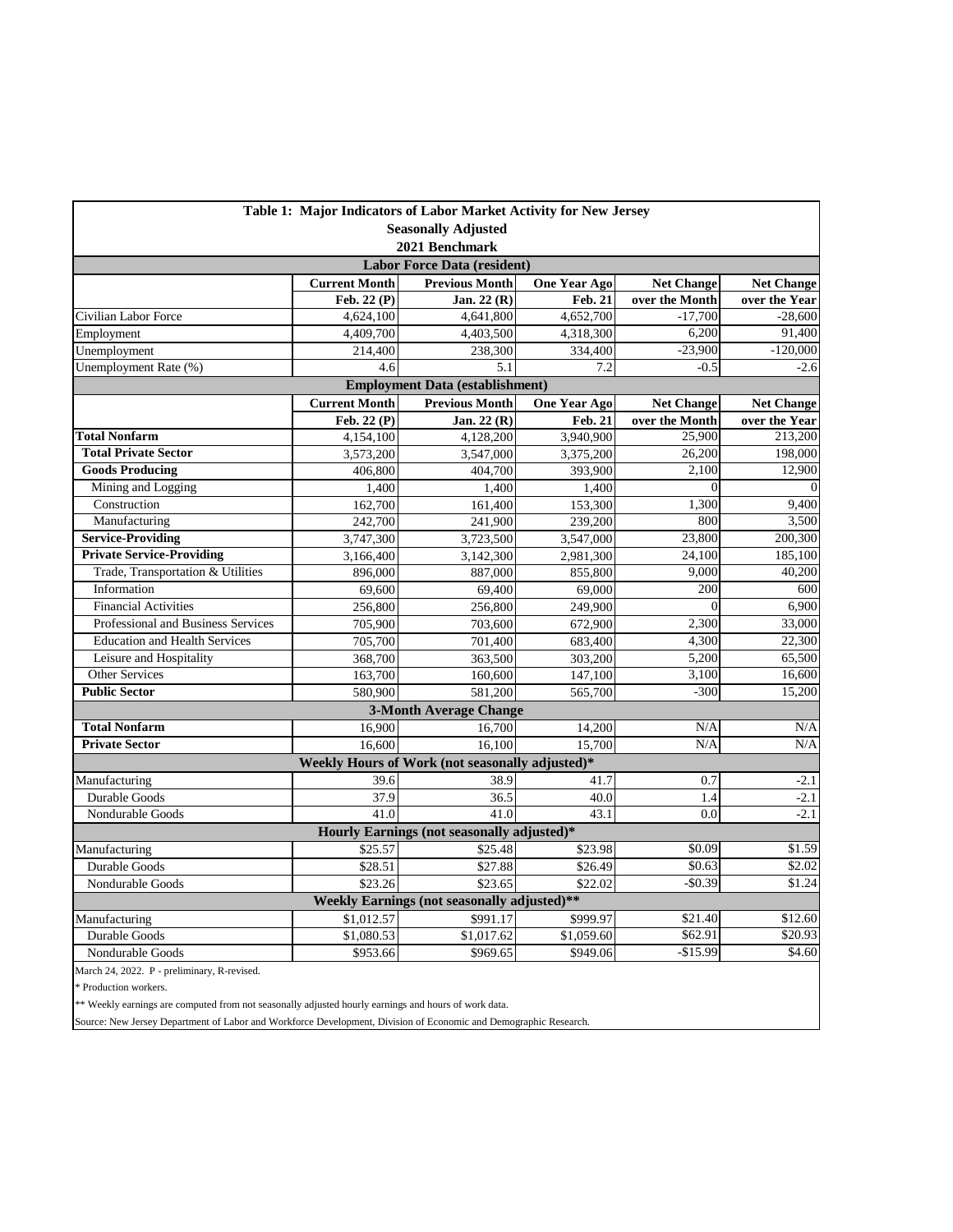| Table 2: New Jersey Civilian Labor Force Trends |                                                                                |                                 |                                                                                     |                                |                               |           |  |
|-------------------------------------------------|--------------------------------------------------------------------------------|---------------------------------|-------------------------------------------------------------------------------------|--------------------------------|-------------------------------|-----------|--|
|                                                 | 2021 Benchmark<br><b>Not Seasonally Adjusted</b><br><b>Seasonally Adjusted</b> |                                 |                                                                                     |                                |                               |           |  |
|                                                 | $\overline{\text{Feb}}$ . 22 (P)                                               | Jan. 22 (R)                     | Feb. 22 (P)<br><b>Feb. 21</b>                                                       |                                | Jan. 22 (R)<br><b>Feb. 21</b> |           |  |
| Civilian Labor Force                            | 4,606,700                                                                      | 4,601,700                       | 4,657,500                                                                           | 4,624,100                      | 4,641,800                     | 4,652,700 |  |
| <b>Resident Employment</b>                      | 4,403,200                                                                      | 4,374,800                       | 4,295,900                                                                           | 4,409,700                      | 4,403,500                     | 4,318,300 |  |
| Unemployment                                    | 203,500                                                                        | 226,900                         | 361,600                                                                             | 214,400                        | 238,300                       | 334,400   |  |
| Unemployment Rate (%)                           | 4.4                                                                            | 4.9                             | 7.8                                                                                 | 4.6                            | 5.1                           | 7.2       |  |
| Labor Force Participation Rate (%)              | 62.2                                                                           | 62.2                            | 63.1                                                                                | 62.5                           | 62.7                          | 63.0      |  |
| Employment/Population Ratio (%)                 | 59.5<br>59.1                                                                   |                                 | 58.2<br>59.6                                                                        |                                | 59.5                          | 58.5      |  |
|                                                 | New Jersey Civilian Labor Force Annual Averages 2001 - 2021                    |                                 |                                                                                     |                                |                               |           |  |
| Year                                            |                                                                                | <b>Labor Force</b>              |                                                                                     | <b>Employment</b>              | Unemployment                  | Rate (%)  |  |
| 2001                                            |                                                                                | 4,294,400                       |                                                                                     | 4,112,100                      | 182,300                       | 4.2       |  |
| 2002                                            |                                                                                | 4,345,300                       | 4,094,400                                                                           |                                | 250,900                       | 5.8       |  |
| 2003                                            |                                                                                | 4,344,400                       | 4,091,500                                                                           |                                | 252,900                       | 5.8       |  |
| 2004                                            |                                                                                | 4,348,000                       | 4,134,100                                                                           |                                | 214,000                       | 4.9       |  |
| 2005                                            |                                                                                | 4,387,300                       | 4,192,400                                                                           |                                | 194,900                       | 4.4       |  |
| 2006                                            |                                                                                | 4,436,600                       |                                                                                     | 4,231,800                      | 204,800                       | 4.6       |  |
| 2007                                            |                                                                                | 4,436,100                       | 4,249,000                                                                           |                                | 187,100                       | 4.2       |  |
| 2008                                            |                                                                                | 4,495,900                       |                                                                                     | 4,251,500                      | 244,500                       | 5.4       |  |
| 2009                                            |                                                                                | 4,540,300                       |                                                                                     | 4,133,400                      | 406,900                       | 9.0       |  |
| 2010                                            |                                                                                | 4,559,800                       |                                                                                     | 4,119,000                      | 440,800                       | 9.7       |  |
| 2011                                            |                                                                                | 4,561,800                       |                                                                                     | 4,134,700                      |                               | 9.4       |  |
| 2012                                            |                                                                                | 4,576,300                       |                                                                                     | 4,147,200                      |                               | 9.4       |  |
| 2013                                            | 4,528,000                                                                      |                                 | 4,147,700                                                                           |                                | 380,400                       | 8.4       |  |
| 2014                                            | 4,493,900                                                                      |                                 | 4,191,300                                                                           |                                | 302,600                       | 6.7       |  |
| 2015                                            |                                                                                | 4,494,600                       |                                                                                     | 4,237,900                      | 256,700                       | 5.7       |  |
| 2016                                            |                                                                                | 4,492,800                       | 4,271,200                                                                           |                                | 221,600                       | 4.9       |  |
| 2017                                            | 4,615,000                                                                      |                                 | 4,406,200                                                                           |                                | 208,800                       | 4.5       |  |
| 2018                                            |                                                                                | 4,609,800                       | 4,426,600                                                                           |                                | 183,200                       | 4.0       |  |
| 2019                                            |                                                                                | 4,686,700                       | 4,528,200                                                                           |                                | 158,500                       | 3.4       |  |
| 2020                                            |                                                                                | 4,642,900                       | 4,203,300                                                                           |                                | 439,700                       | 9.5       |  |
| 2021                                            |                                                                                | 4,661,100                       | 4,365,400<br>Seasonally Adjusted Civilian Labor Force Data for New Jersey 2021-2022 |                                | 295,700                       | 6.3       |  |
| Date                                            |                                                                                |                                 |                                                                                     |                                | Unemployment                  | Rate %    |  |
| Jan 2021                                        |                                                                                | <b>Labor Force</b><br>4,643,000 |                                                                                     | <b>Employment</b><br>4,303,500 | 339,500                       | 7.3       |  |
| Feb                                             |                                                                                |                                 |                                                                                     |                                | 334,400                       | 7.2       |  |
| Mar                                             | 4,652,700<br>4,657,200                                                         |                                 | 4,318,300<br>4,334,600                                                              |                                | 322,600                       | 6.9       |  |
| Apr                                             | 4,675,600                                                                      |                                 | 4,349,900                                                                           |                                | 325,700                       | $7.0\,$   |  |
| May                                             | 4,672,300                                                                      |                                 | 4,362,000                                                                           |                                | 310,300                       | 6.6       |  |
| Jun                                             | 4,702,200                                                                      |                                 | 4,369,800                                                                           |                                | 332,400                       | 7.1       |  |
| Jul                                             | 4,684,100                                                                      |                                 | 4,374,800                                                                           |                                | 309,300                       | 6.6       |  |
| Aug                                             | 4,683,400                                                                      |                                 | 4,379,600                                                                           |                                | 303,800                       | 6.5       |  |
| Sep                                             | 4,656,100                                                                      |                                 | 4,385,000                                                                           |                                | 271,200                       | 5.8       |  |
| Oct                                             | 4,646,800                                                                      |                                 | 4,392,100                                                                           |                                | 254,700                       | 5.5       |  |
| Nov                                             | 4,633,400                                                                      |                                 | 4,396,400                                                                           |                                | 237,000                       | $5.1\,$   |  |
| Dec                                             | 4,632,700                                                                      |                                 | 4,398,600                                                                           |                                | 234,100                       | $5.1\,$   |  |
|                                                 |                                                                                |                                 |                                                                                     |                                |                               |           |  |
| Jan 2022<br>$\mathbb R$                         |                                                                                | 4,641,800                       |                                                                                     | 4,403,500                      | 238,300                       | 5.1       |  |
| ${\bf P}$<br>Feb                                |                                                                                | 4,624,100                       |                                                                                     | 4,409,700                      | 214,400                       | 4.6       |  |
| Mar                                             |                                                                                |                                 |                                                                                     |                                |                               |           |  |
| Apr                                             |                                                                                |                                 |                                                                                     |                                |                               |           |  |
| May                                             |                                                                                |                                 |                                                                                     |                                |                               |           |  |
| Jun                                             |                                                                                |                                 |                                                                                     |                                |                               |           |  |
| Jul                                             |                                                                                |                                 |                                                                                     |                                |                               |           |  |
| Aug                                             |                                                                                |                                 |                                                                                     |                                |                               |           |  |
| Sep                                             |                                                                                |                                 |                                                                                     |                                |                               |           |  |
| Oct                                             |                                                                                |                                 |                                                                                     |                                |                               |           |  |
| Nov                                             |                                                                                |                                 |                                                                                     |                                |                               |           |  |
| Dec                                             |                                                                                |                                 |                                                                                     |                                |                               |           |  |

Source: New Jersey Department of Labor and Workforce Development, Division of Economic & Demographic Research.

March 24, 2022. P-preliminary, R-revised.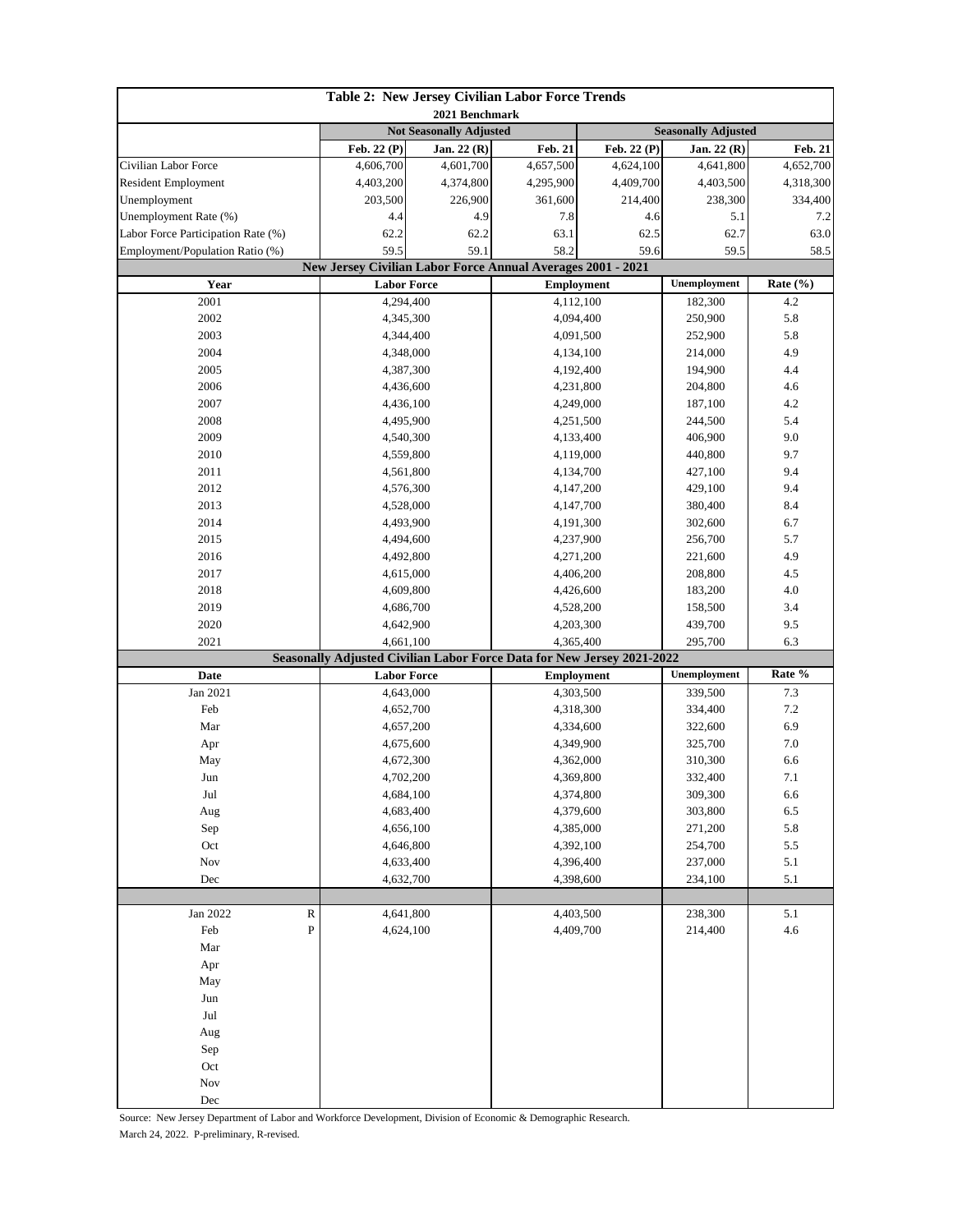| Not Seasonally Adjusted, 2021 Benchmark                                       |                                     |                          |                                |                                    |
|-------------------------------------------------------------------------------|-------------------------------------|--------------------------|--------------------------------|------------------------------------|
|                                                                               | <b>Current Month</b><br>Feb. 22 (P) | <b>Previous Month</b>    | <b>One Year Ago</b><br>Feb. 21 | <b>Net Change</b><br>over the Year |
| <b>Industry</b><br><b>Total Nonfarm</b>                                       | 4,082,100                           | Jan. 22 (R)<br>4,035,300 | 3,869,600                      | 212,500                            |
| <b>Total Private Sector</b>                                                   | 3,495,000                           | 3,455,600                | 3,295,900                      | 199,100                            |
| Goods Producing                                                               | 393,500                             | 390,500                  | 381,500                        | 12,000                             |
| <b>Mining &amp; Logging</b>                                                   | 1,300                               | 1,300                    | 1,300                          | $\mathbf 0$                        |
| Construction                                                                  | 150,600                             | 150,200                  | 142,400                        | 8,200                              |
| <b>Manufacturing</b>                                                          | 241,600                             | 239,000                  | 237,800                        | 3,800                              |
| Durable Goods*                                                                | 110,900                             | 109,700                  | 109,800                        | 1,100                              |
| <b>Fabricated Metal Products</b>                                              | 21,000                              | 20,800                   | 20,800                         | 200                                |
| Machinery Manufacturing                                                       | 13,700                              | 13,600                   | 13,400                         | 300                                |
| <b>Computer and Electronic Products</b>                                       | 25,200                              | 25,000                   | 24,700                         | 500                                |
| Miscellaneous Manufacturing                                                   | 16,400                              | 16,300                   | 16,600                         | $-200$                             |
| Nondurable Goods*                                                             | 130,700                             | 129,300                  | 128,000                        | 2,700                              |
| Food Manufacturing                                                            | 36,600                              | 36,400                   | 35,600                         | 1,000                              |
| Printing and Related Support                                                  | 11,700                              | 11,800                   | 11,500                         | 200                                |
| <b>Chemical Manufacturing</b>                                                 | 45,500                              | 45,700                   | 44,700                         | 800                                |
| Pharmaceutical and Medicine                                                   | 26,000                              | 26,200                   | 25,100                         | 900                                |
| Service-Providing                                                             | 3,688,600                           | 3,644,800                | 3,488,100                      | 200,500                            |
| Private Service-Providing                                                     | 3,101,500                           | 3,065,100                | 2,914,400                      | 187,100                            |
| <b>Trade, Transportation, and Utilities</b>                                   | 884,900                             | 882,500                  | 842,100                        | 42,800                             |
| Wholesale Trade*                                                              | 207,000                             | 206,300                  | 200,800                        | 6,200                              |
| Retail Trade*                                                                 | 434,800                             | 434,000                  | 414,400                        | 20,400                             |
| Building Material & Garden Equip. and Supplies Dealers                        | 34,600                              | 34,100                   | 33,700                         | 900                                |
| Food and Beverage Stores                                                      | 105,600                             | 105,300                  | 107,900                        | $-2,300$                           |
| Health and Personal Care Stores                                               | 39,500                              | 39,400                   | 36,900                         | 2,600                              |
| Clothing and Clothing Accessories Stores                                      | 41,000                              | 40,900                   | 35,500                         | 5,500                              |
| Sporting Goods, Hobby, Musical Inst., and Book Stores                         | 11,700                              | 12,000                   | 11,200                         | 500                                |
| General Merchandise Stores                                                    | 74,200                              | 75,400                   | 67,600                         | 6,600                              |
| Transportation, Warehousing, and Utilities                                    | 243,100                             | 242,200                  | 226,900                        | 16,200                             |
| Utilities*                                                                    | 14,600                              | 14,700                   | 14,100                         | 500                                |
| Transportation & Warehousing*                                                 | 228,500                             | 227,500                  | 212,800                        | 15,700                             |
| <b>Information</b>                                                            | 69,400                              | 68,300                   | 68,900                         | 500                                |
| Publishing Industries (except Internet)<br>Telecommunications                 | 18,200                              | 18,200                   | 18,000                         | 200                                |
|                                                                               | 21,400<br>11,900                    | 21,500                   | 23,900                         | $-2,500$                           |
| Data Processing, Hosting, and Related Services<br><b>Financial Activities</b> | 255,900                             | 11,800<br>255,200        | 11,200<br>247,900              | 700<br>8,000                       |
| Finance and Insurance*                                                        | 194,300                             | 193,100                  | 192,700                        | 1,600                              |
| Financial Investments and Related Activities                                  | 40,500                              | 40,400                   | 40,000                         | 500                                |
| <b>Insurance Carriers and Related Activities</b>                              | 79,300                              | 78,900                   | 78,800                         | 500                                |
| Real Estate and Rental and Leasing*                                           | 61,600                              | 62,100                   | 55,200                         | 6,400                              |
| <b>Professional and Business Services</b>                                     | 688,700                             | 678,900                  | 657,300                        | 31,400                             |
| Professional, Scientific, and Technical Services*                             | 324,700                             | 318,400                  | 306,100                        | 18,600                             |
| Management of Companies and Enterprises*                                      | 84,700                              | 84,400                   | 83,700                         | 1,000                              |
| Administrative Support & Waste Management/Remediation*                        | 279,300                             | 276,100                  | 267,500                        | 11,800                             |
| <b>Education and Health Services</b>                                          | 706,700                             | 696,200                  | 684,500                        | 22,200                             |
| <b>Educational Services*</b>                                                  | 120,200                             | 113,800                  | 108,400                        | 11,800                             |
| Health Care and Social Assistance*                                            | 586,500                             | 582,400                  | 576,100                        | 10,400                             |
| Hospitals                                                                     | 162,600                             | 163,900                  | 163,500                        | $-900$                             |
| Nursing and Residential Care Facilities                                       | 82,800                              | 82,400                   | 83,800                         | $-1,000$                           |
| Social Assistance                                                             | 99,100                              | 98,100                   | 92,300                         | 6,800                              |
| <b>Leisure and Hospitality</b>                                                | 334,600                             | 327,400                  | 270,100                        | 64,500                             |
| Arts, Entertainment, and Recreation*                                          | 51,700                              | 49,700                   | 38,400                         | 13,300                             |
| Accommodation and Food Services*                                              | 282,900                             | 277,700                  | 231,700                        | 51,200                             |
| Food Services and Drinking Places                                             | 246,200                             | 241,900                  | 201,000                        | 45,200                             |
| <b>Other Services</b>                                                         | 161,300                             | 156,600                  | 143,600                        | 17,700                             |
| Repair and Maintenance                                                        | 35,500                              | 33,600                   | 31,700                         | 3,800                              |
| Personal and Laundry Services                                                 | 61,200                              | 59,500                   | 52,200                         | 9,000                              |
| Religious, Grantmaking, Civic, Professional and Similar Org.                  | 64,600                              | 63,500                   | 59,700                         | 4,900                              |
| Government                                                                    | 587,100                             | 579,700                  | 573,700                        | 13,400                             |

March 24, 2022 P - preliminary, R-revised. Shaded rows denote supersector series, \* denote sector series.

Source: New Jersey Department of Labor and Workforce Development, Division of Economic and Demographic Research.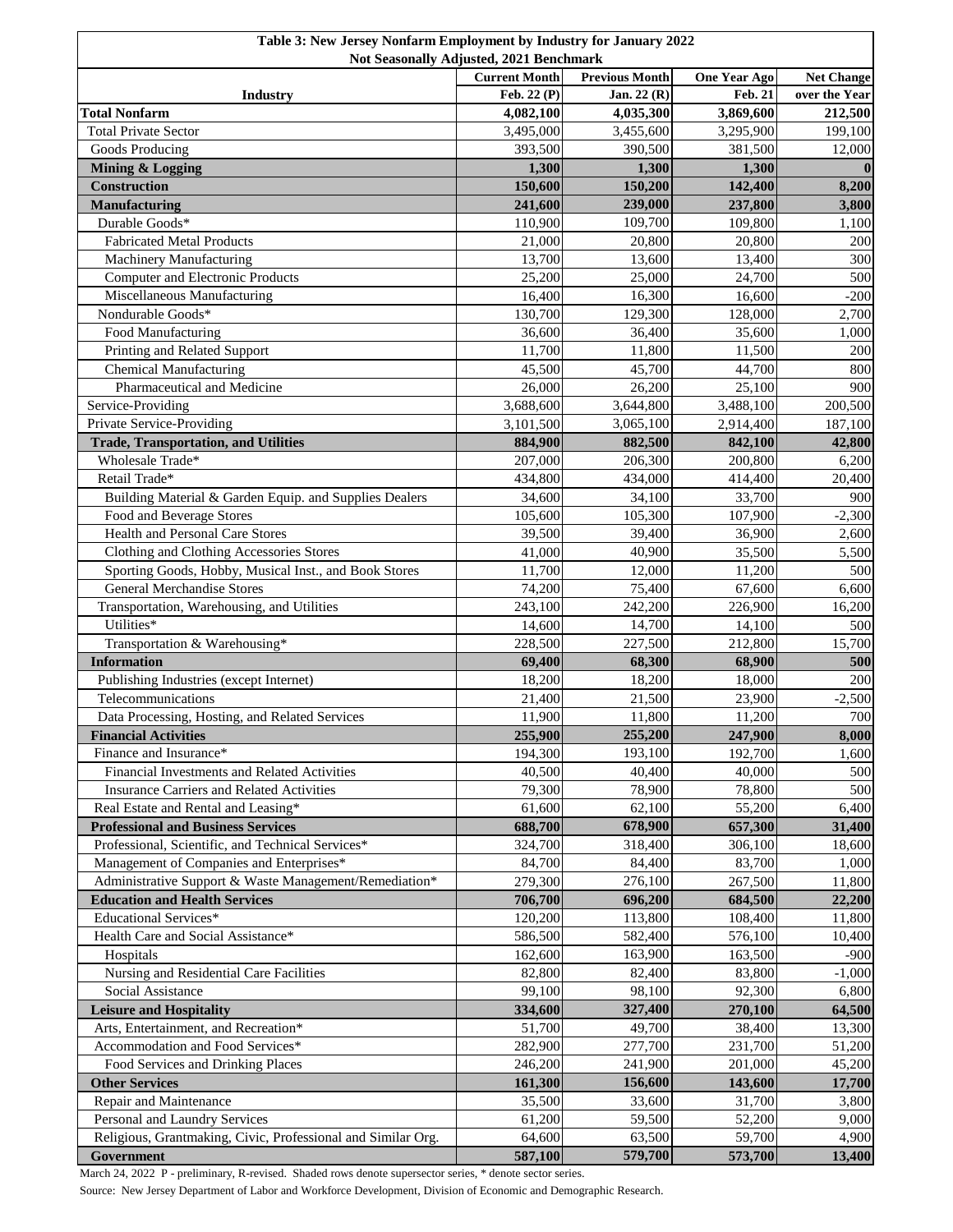| Table 4: New Jersey Nonfarm Employment, 2021 Benchmark |   |              |                       |                                         |              |                  |               |  |
|--------------------------------------------------------|---|--------------|-----------------------|-----------------------------------------|--------------|------------------|---------------|--|
| <b>Annual Averages</b>                                 |   |              |                       |                                         |              |                  |               |  |
|                                                        |   | <b>Total</b> | <b>Private Sector</b> |                                         |              |                  | <b>Public</b> |  |
|                                                        |   |              |                       |                                         |              | Service-         |               |  |
| Year                                                   |   |              | <b>Total</b>          | Manufacturing                           | Construction | <b>Providing</b> |               |  |
| 2001                                                   |   | 4,004,000    | 3,398,700             | 400,100                                 | 158,800      | 2,838,000        | 605,300       |  |
| 2002                                                   |   | 3,987,800    | 3,374,700             | 366,200                                 | 162,600      | 2,844,400        | 613,100       |  |
| 2003                                                   |   | 3,979,700    | 3,358,400             | 349,200                                 | 160,500      | 2,847,200        | 621,300       |  |
| 2004                                                   |   | 4,000,100    | 3,367,500             | 337,000                                 | 165,900      | 2,863,000        | 632,600       |  |
| 2005                                                   |   | 4,040,300    | 3,399,800             | 329,100                                 | 169,100      | 2,899,800        | 640,500       |  |
| 2006                                                   |   | 4,071,100    | 3,425,300             | 322,500                                 | 174,900      | 2,926,200        | 645,800       |  |
| 2007                                                   |   | 4,078,300    | 3,432,600             | 309,900                                 | 172,300      | 2,948,700        | 645,700       |  |
| 2008                                                   |   | 4,048,900    | 3,402,100             | 297,000                                 | 164,500      | 2,939,000        | 646,700       |  |
| 2009                                                   |   | 3,893,500    | 3,244,100             | 262,500                                 | 138,600      | 2,841,400        | 649,400       |  |
| 2010                                                   |   | 3,847,000    | 3,210,500             | 253,900                                 | 129,500      | 2,825,800        | 636,500       |  |
| 2011                                                   |   | 3,845,200    | 3,230,300             | 248,700                                 | 129,900      | 2,850,400        | 614,900       |  |
| 2012                                                   |   | 3,887,400    | 3,275,900             | 242,900                                 | 130,400      | 2,901,300        | 611,500       |  |
| 2013                                                   |   | 3,932,100    | 3,321,700             | 240,800                                 | 137,600      | 2,942,000        | 610,400       |  |
| 2014                                                   |   | 3,964,000    | 3,352,500             | 240,900                                 | 141,600      | 2,968,600        | 611,500       |  |
| 2015                                                   |   | 4,007,600    | 3,402,000             | 240,900                                 | 148,400      | 3,011,300        | 605,600       |  |
| 2016                                                   |   | 4,068,000    | 3,463,700             | 244,400                                 | 153,500      | 3,064,500        | 604,200       |  |
| 2017                                                   |   | 4,123,800    | 3,518,900             | 246,900                                 | 156,100      | 3,114,500        | 604,900       |  |
| 2018                                                   |   | 4,160,800    | 3,557,400             | 249,800                                 | 158,000      | 3,148,300        | 603,500       |  |
| 2019                                                   |   | 4,196,800    | 3,590,900             | 251,200                                 | 160,700      | 3,177,700        | 605,800       |  |
| 2020                                                   |   | 3,857,100    | 3,278,000             | 238,000                                 | 152,300      | 2,886,300        | 579,000       |  |
| 2021                                                   |   | 4,021,400    | 3,446,900             | 240,400                                 | 157,500      | 3,047,700        | 574,500       |  |
|                                                        |   |              |                       | <b>Seasonally Adjusted Monthly Data</b> |              |                  |               |  |
| 2021                                                   |   |              |                       |                                         |              |                  |               |  |
| Jan                                                    |   | 3,927,500    | 3,363,200             | 239,100                                 | 155,500      | 2,967,200        | 564,300       |  |
| Feb                                                    |   | 3,940,900    | 3,375,200             | 239,200                                 | 153,300      | 2,981,300        | 565,700       |  |
| Mar                                                    |   | 3,957,900    | 3,389,800             | 239,900                                 | 156,000      | 2,992,700        | 568,100       |  |
| Apr                                                    |   | 3,977,100    | 3,408,000             | 240,000                                 | 156,000      | 3,010,700        | 569,100       |  |
| May                                                    |   | 3,992,800    | 3,421,800             | 240,100                                 | 156,500      | 3,023,900        | 571,000       |  |
| Jun                                                    |   | 4,005,400    | 3,434,200             | 240,000                                 | 157,100      | 3,035,800        | 571,200       |  |
| Jul                                                    |   | 4,038,400    | 3,465,900             | 240,100                                 | 157,800      | 3,066,700        | 572,500       |  |
| Aug                                                    |   | 4,044,700    | 3,467,000             | 240,300                                 | 157,900      | 3,067,500        | 577,700       |  |
| Sep                                                    |   | 4,066,900    | 3,478,700             | 240,800                                 | 158,700      | 3,077,900        | 588,200       |  |
| Oct                                                    |   | 4,078,000    | 3,498,600             | 241,100                                 | 159,600      | 3,096,600        | 579,400       |  |
| Nov                                                    |   | 4,103,400    | 3,523,400             | 241,800                                 | 159,900      | 3,120,400        | 580,000       |  |
| Dec                                                    |   | 4,116,800    | 3,535,600             | 243,100                                 | 161,300      | 3,129,800        | 581,200       |  |
| 2022                                                   |   |              |                       |                                         |              |                  |               |  |
| Jan                                                    | R | 4,128,200    | 3,547,000             | 241,900                                 | 161,400      | 3,142,300        | 581,200       |  |
| Feb                                                    | P | 4,154,100    | 3,573,200             | 242,700                                 | 162,700      | 3,166,400        | 580,900       |  |
| Mar                                                    |   |              |                       |                                         |              |                  |               |  |
| Apr                                                    |   |              |                       |                                         |              |                  |               |  |
| May                                                    |   |              |                       |                                         |              |                  |               |  |
| Jun                                                    |   |              |                       |                                         |              |                  |               |  |
| Jul                                                    |   |              |                       |                                         |              |                  |               |  |
| Aug                                                    |   |              |                       |                                         |              |                  |               |  |
| Sep                                                    |   |              |                       |                                         |              |                  |               |  |
| Oct                                                    |   |              |                       |                                         |              |                  |               |  |
| Nov                                                    |   |              |                       |                                         |              |                  |               |  |
| Dec                                                    |   |              |                       |                                         |              |                  |               |  |

March 24, 2022 P - preliminary, R-revised.

Source: New Jersey Department of Labor and Workforce Development, Division of Economic & Demographic Research.